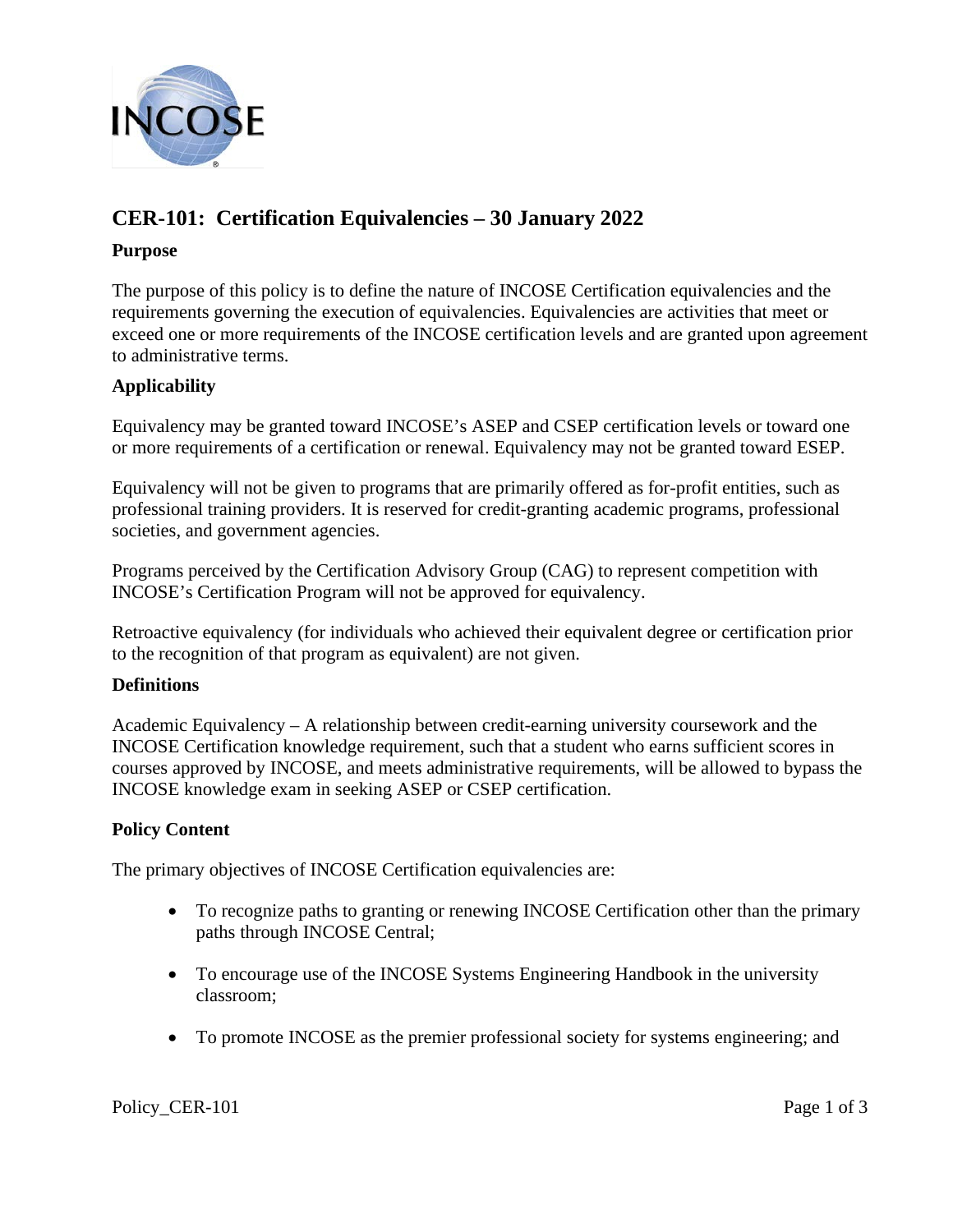

• To enable obtainment of INCOSE Certification through demonstration of knowledge and experience in languages other than English.

## *Academic Equivalencies*

Academic equivalencies are recognized relationships with specific university coursework, and candidates who use academic equivalencies only bypass the knowledge exam. INCOSE Certification equivalencies are not intended to remove the requirement for INCOSE individual membership or application fees. Where equivalencies are offered, the following administrative requirements still apply:

- Candidates through equivalencies must meet the same individual membership requirements as candidates through standard paths for INCOSE certifications.
- SEPs granted through equivalencies must meet the same renewal requirements as SEPs through standard paths, unless otherwise specified.
- Candidates and SEPs must pay full application and renewal fees, unless otherwise specified.

Universities applying for and maintaining academic equivalencies also have administrative requirements:

- University is a paying member of the INCOSE Academic Council or local INCOSE chapter equivalent, as described in CHP-101.
- INCOSE SE Handbook is required material in courses.
- Program has a current INCOSE CSEP or ESEP affiliated.
- Students get high marks (definition varies by program and approved by the CAG at time of equivalency) in all required courses.
- Applies to students who start the required courses after the equivalency is granted to those courses.

The primary technical requirement for academic equivalencies is a mapping of how the proposed equivalent coursework assesses against the published learning objectives from the INCOSE knowledge exam. This mapping and supporting materials are reviewed by trained volunteer reviewers from the Certification Program. Academic Equivalency agreements are three years long, with renewal available, unless otherwise agreed to between INCOSE and University.